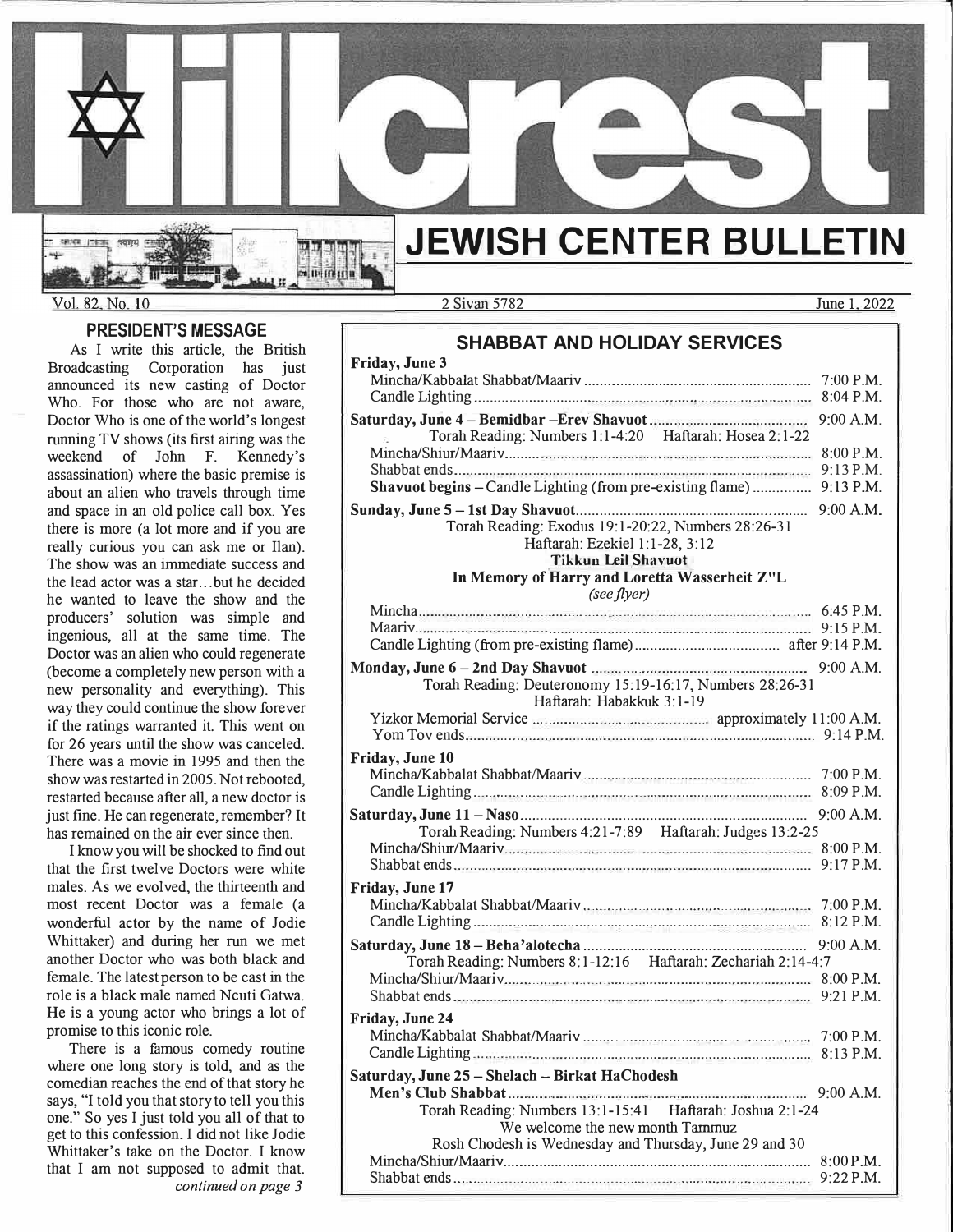Page Two

| Matthew ResnickPresident                                                          |  |
|-----------------------------------------------------------------------------------|--|
| Karen Rothman  Sisterhood President                                               |  |
| Martin Guttman  Men's Club President                                              |  |
| Raina Kohn & Esther Tokarz                                                        |  |
| Youth/Family Co-Presidents                                                        |  |
| Rose Sigler  Executive Director                                                   |  |
| Joan Hausmann Managing Editor                                                     |  |
| Robert Zuckerman  Bulletin Advertising                                            |  |
| Dr. Israel Mowshowitz <sup>7"</sup> I Rabbi Emeritus<br>Moti FuchsCantor Emeritus |  |
| Hillcrest Jewish Center                                                           |  |
| 183-02 Union Turnpike                                                             |  |
| Flushing, NY 11366-1623                                                           |  |
| Affiliated with                                                                   |  |
| United Synagogue of Conservative Judaism                                          |  |
| <b>Hillcrest on the Web</b>                                                       |  |
| www.HillcrestJC.org                                                               |  |
| Phone (718) 380-4145 Fax (718) 380-4665                                           |  |
| E-mail: info@hillcrestic.org                                                      |  |

# **CENTER FAMILY**

#### **Congratulations to**

Merle & Bernie Kaplan on the marriage of Merle's grandson Robert Nathaniel Cohen to Sami Kopinsky.

Blair Benson, daughter of Bobbi Benson, on becoming a Registered Nurse.

#### **Condolences to:**

Mark Solkoff on the passing of his mother, long time HJC member Doris Solkoff.

Doris Fried on the passing of her husband, long time HJC member Stephen Fried.

May the families be comforted among the mourners of Zion and Jerusalem.

# **BOARD OF TRUSTEES REPORT**

The Board of Trustees met on April 19, 2022.

The Talmud teaches that "There is no luck for Israel" (Shabbat 156a). But this probably just refers to astrological determination, not luck in the usual sense. We know that at Hillcrest Jewish Center, we are very lucky people.

The Board started the meeting by reelecting its officers  $-$  me as Chair, Harold Moskowitz as Vice-Chair, and Helene Jacob as Secretary. We are all lucky to serve. The Board also elected Susan Diamond to the vacant seat created when Simeon Saturn was elected Vice-President of the Synagogue. We are lucky to have her return to the Board.

Rose Sigler reported that piping repairs were successfully completed for the pool using the in-house expertise of our chief custodian, Maxie Lindo. We are continued on page 3

# From Rabbi Kogan...

Dear Friends of Hillcrest Jewish Center;

As some of you may remember, a few years ago I was part of small delegation from the New York Board of Rabbis invited to Salt Lake City by the leadership of the Church of Jesus Christ of Latter-day Saints (LDS). Following that first experience, a few of us have maintained some connections with the local leadership of the Church, and last May 1st, an even smaller group of rabbis, of which I was honored to be part, was invited to tour the soon to be rededicated LDS temple in Washington DC.

If you traveled through the Capital Beltway (I-495), I am sure you saw the magnificent LDS temple, perched on top of a hill. I always wanted to see it closely and I finally had the opportunity on May 1st.

For those who are not familiar with the tenets of the LDS (I wasn't familiar until I was invited to Salt Lake City), they have churches open to everybody. In these churches, they pray, they study and they share moments of camaraderie, mainly on Sundays. In addition, they have temples, where only members of the LDS Church can enter. The exception is a temple that hasn't been dedicated or rededicated yet, hence the invitation we received from the leadership of the LDS Church to visit it.

While there are thousands of LDS churches around the world, there are only 170 dedicated temples (162 currently operating; and 8 previously dedicated, but closed for renovation), 50 under construction, and 62 announced (not yet under construction), for a total of 282 in the world.

At present, there are temples in many U.S. states, as well as in many countries across the world. Several temples are at historical sites of the LDS Church, such as Nauvoo, Illinois, Palmyra, New York, and Salt Lake City, Utah. The importance of temples is often emphasized in weekly meetings, and regular participation in "temple work" is strongly encouraged for all Latter-day Saints.

Within temples, members of the Church make covenants, receive instructions, and perform sacred ceremonies and ordinances, such as baptism for the dead (I am sure you heard about them), washing and anointing (or "initiatory" ordinances), the endowment, and eternal marriage *sealings*. These ordinances are a vital part of the theology of the Church and they can only take place in their temples. Additionally, members consider the temple a place to commune with God, seek God's aid, understand the will of God, and receive personal revelation.

I was surprised to find that the temple itself, despite its imposing size, doesn't have a large room or doesn't function as a place of gathering, but basically is a building with many floors and rooms where the above ordinances of the church take place. Perhaps if we wish to use a familiar terminology, we could say that it is a place of many mitzvah rooms. Seven of these rooms (all identical) serve as the sealing room, where couples are married (sealed) for eternity, in a very simple ceremony.

Besides visiting the temple, one of the perks of the visit was to be guided in our tour by one of the top leaders of the LDS Church, Elder Quentin Cook (you may want to Google him), a member of the Quorum of the Twelve of the LDS Church.

When Elder Cook mentioned to our group that the couples in the sealing room are sealed for eternity, including the next world, the inevitable question was asked by one of the rabbis: what happens with members of the Church who have remarried, due to divorce, or widowhood? Who are they sealed to in the next world?

The answer that Elder Cook gave surprised me. He said, "I knew you were going to ask me this question. I don't know the answer to it, but I believe that God will sort it out."

Indeed, I was surprised by the honesty of one of the top 15 leaders of a church that counts over 16 million people, a few hundred thousand more than the entire Jewish people, who admitted that neither he nor the other leaders of the Church have all the answers.

And yet, more than surprised I was inspired by the answer itself: "I don't know the answer to it, but I believe that God will sort it out."

Perhaps faith is nothing more and nothing less than knowing that you don't know all the answers, including answers to the most important and challenging questions, but believing that God will sort things out at the end of the day.

Yes, the visit to the temple, the kosher lunch, the camaraderie of my colleagues and hosts, was wonderful. However, the crown of the visit, was the lesson by Elder Cook, a reminder that men and women of faith don't have to own all the answers, but believe and hope that God will sort things out.

Many blessings,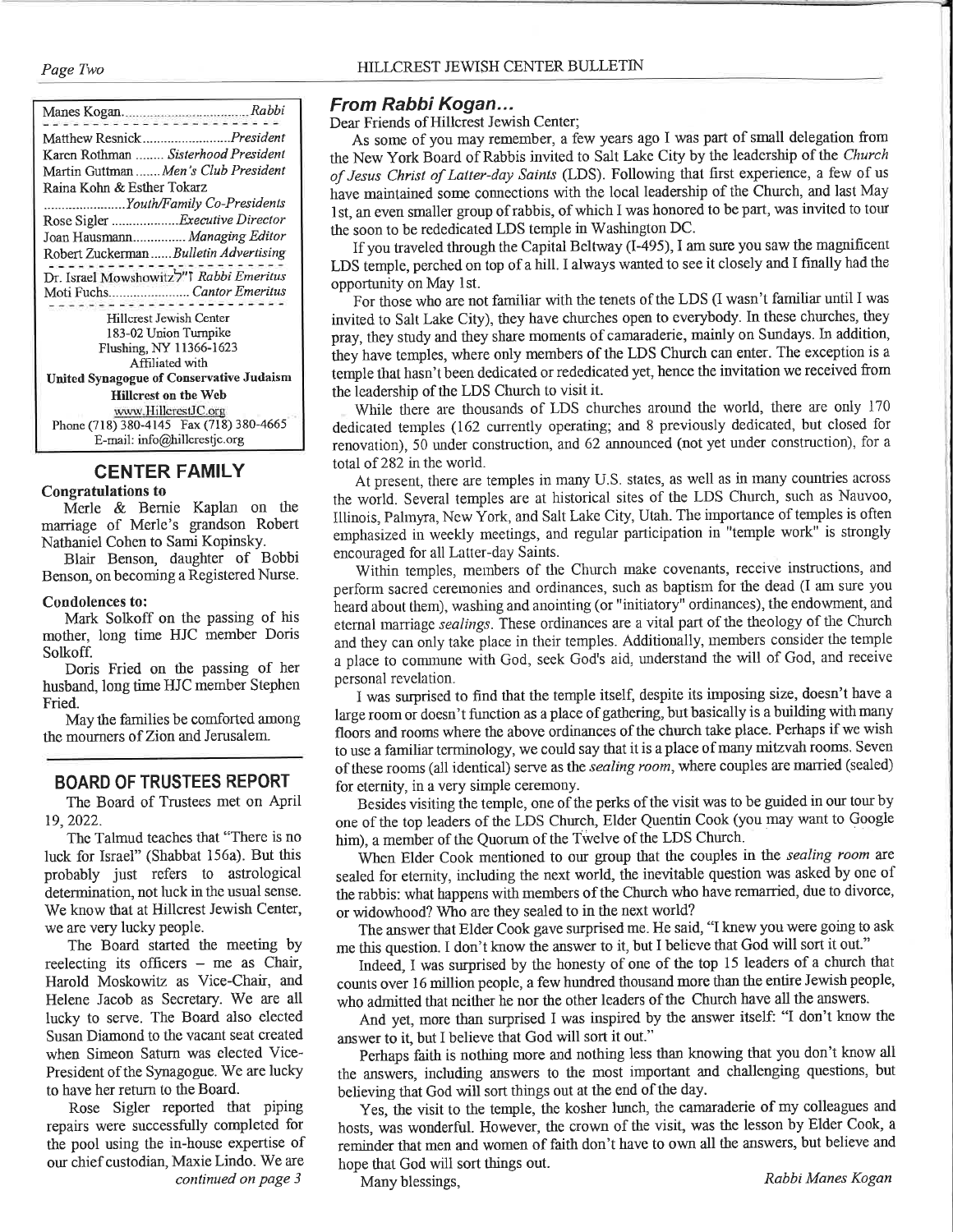**PRESIDENT** continued from page 1 After all she was the first female to play the role and I know that means I should be loving every second of it. I want to be clear that I tried to like it. I watched every episode and just could not get into it. I thought long and hard about this. I wanted to be sure I was not harboring a concept where I could not accept a female Doctor. As I thought about it I realized something. It had nothing to do with Jodie Whittaker. For me she was being failed by the writers, the producers, the directors, and pretty much everyone else involved in the show. I did not like the show. I did not like the stories. I did not like the characters. I did not like which villains they brought back and how they brought them back. All of this meant I did not like the show, not that I did not like her.

I am sure at this point you are saying to yourself, what does this have to do with anything. Come on Mr. President. I know you love your pop culture but is there a point to this? There is and here it is. I cannot change the direction of Doctor Who. I am not going to receive a phone call any day to ask me to take over as showrunner (although if that happens I just want you to know it has been lovely and I will write). Hillcrest is not the same way. If you don't like the way an event is set up, volunteer to help run it next time. Don't like the decisions the board makes? Get involved, and trust me you will be on the board sooner than you know. Hillcrest is not the TV show you don't like or the movie you could not stand. It is a living, breathing thing where you can make a difference. But if you want to make that difference, you need to accept that you can make that difference. I know you can make that difference and I await your arrival to make that difference

Matthew Resnick, President

Board of Trustees continued from p. 2 lucky to have him. The Board voted to spend \$1600 to paint the pool and the room that it is in.

Ted Weisz, chair of the Long-Range Planning Committee, reported that he expects to have recommendations for the Board soon. We are lucky to have him and his committee.

Jeffrey Rosenberg, our resident technology wizard, reported on our options for upgrading the building's security cameras. We are lucky to benefit from his expertise. The Board voted to reallocate the security grant that the Synagogue recently received so that all \$46,000 of it can be used for a new camera system.

The Board voted to modestly increase fees for cemetery plots, instruction for b'nai mitzvot, and the sponsorship of kiddushes and flowers. We are lucky to have generous members who sponsor such things, which is why the increases will be modest. These fees have not kept up with inflation in the past.

The Board accepted a budget of up to \$1800 to sponsor the Yom Ha'atzmaut celebration, which later took place on May 5th. We are lucky to have reason for such a celebration.

The Board voted to increase the compensation for all office and custodial staff for the 2022-23 fiscal year. We are lucky to have our staff, and the Board thought it was important to increase their pay sufficiently to retain them in these inflationary times. The Board also approved an employment contract for Executive Director Rose Sigler. We are lucky to have her, too.

Finally, the Board voted to extend the moratorium on the 3% fee for credit card payments to the Synagogue. This fee was suspended at the onset of COVID. We are not lucky to have COVID.

Richard Kass, Board Chair

#### **MEN'S CLUB**

The Men's Club of Hillcrest Jewish Center is proud to nominate its 2022 choices for Youth(s) of the Year: Samara Kohn and Natalia Schulman. A formal awards presentation will take place during Men's Club Shabbat on June 25th.

In addition to this presentation, this Shabbat service will feature the Haftarah chanted by veteran Men's Club member Ralph Straus, as well as an inspirational D'var Torah by Men's Club's own Alan Reisner.

Planning ahead, Men's Club has an array of social functions for our congregation (and guests) to involve themselves in. (Of course, COVID-related consideration will factor into the date, time and condition of each event.) Specifically, we refer to Movie Night(s), Barbecue, Karaoke Night, Military Bridge and World Wide Wrap. Specific information for all activities will appear in future HJC Bulletins, emails, text messages and flyers. Stay tuned.

Finally, the brethren of HJC Men's Club mourn the loss of Stephen Fried, one of our own. Stephen was a frequent attendee with his lovely wife Doris, at Shabbat Services and numerous other functions throughout the years. May his memory be for a blessing.

Joel Berkowitz

#### **SISTERHOOD**

Lily Kass, Ph.D. is a Music Historian committed to expanding the boundaries of how the history of music, theater, and opera is studied and taught. Lily is currently serving as the Scholar in Residence at Opera Philadelphia. In addition she teaches music history courses at Temple University, Johns Hopkins University, and University of Pennsylvania. Lily earned an A.B. in Literature from Harvard. After college she spent a year as a Fellow for the Lectures and Community Programs Department of the Metropolitan Opera Guild. She received her Ph.D. from the University of Pennsylvania.

On Tuesday, June 14th at 12:30 PM. Lily will teach all of us about Rossini's opera Mose in Egitto (Moses in Egypt, 1818). The opera begins after the plague of darkness and ends with Pharaoh and his army drowning in the Red Sea.

The Zoom information will be in the Daily Digest. Please join us.

The Sisterhood membership mailing was sent out the first week of May. We thank all the women who have joined Sisterhood in the past, and hope you will continue to support us again. Sisterhood has made donations to worthy causes. delivered over 2500 baby blankets to the newborn babies at Jamaica Hospital. provided the congregation with monthly Zoom programs, co-sponsored several Hillcrest programs, educated us all with the Moonlights programs, and, of course, given substantial Kol Nidre checks to Hillcrest Jewish Center.

Mail in your membership check in time to have your name listed in the High Holiday Greetings in our Sisterhood Hi-Lites. Membership is \$36 (June 1, 2022-May 31, 2023) and the High Holiday Greetings is \$4 additional. Please return the filled out membership form with your check payable to Sisterhood Hillcrest Jewish Center.

Just a reminder, if you would like to make a donation to Sisterhood in memory of, or in honor of someone, please mail or leave your check payable to Sisterhood Hillcrest Jewish Center in the Sisterhood mailbox in the Center office. Be sure to clearly list the name, address and occasion for the card and we will send a card to the recipient. The minimum donation is \$18.

Our Sisterhood Gift Shop is open by appointment only. If you would like to meet your personal shopper there, please call the Center office, 718-380-4145, to make arrangements.

Have a wonderful and healthy summer. Karen Rothman, Sisterhood President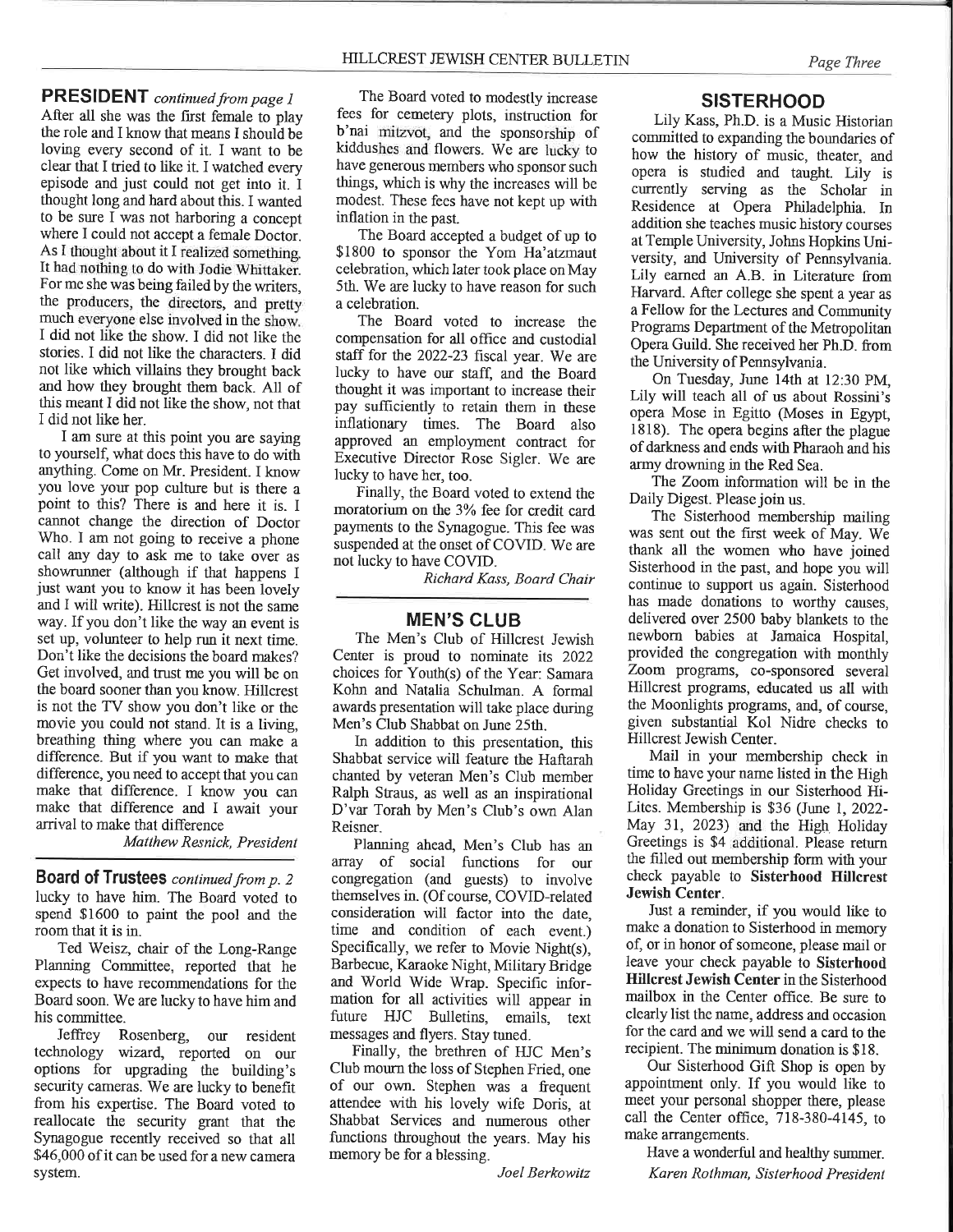# YOM HA'ATZMAUT CELEBRATION

On May 5th, the Israel Action Committee, together with Rabbi Kogan and the office staff, hosted a special Yom Ha'atzmaut Party. Guests enjoyed a falafel dinner, Israeli wine tasting, popular Israeli music, Jerusalem walking tour visuals, and a family-friendly magic performance by a former IDF soldier. It was wonderful honoring Israel's Independence Day with familiar friends as well as some new faces! We were delighted to see everyone enjoying themselves. We look forward to celebrating together again soon! A special thank you to these HJC members who helped to sponsor the party: Samuel Bahn, Miriam Feldman, Eleonora & Dmitriy Kogan and Edgar Schwartz.







In case you couldn't tell, that's a dove on Rabbi's head.

Photos by Melissa Gerstein

# **MOWSHOWITZ LIBRARY SUMMER DEAL** It's time to Grab-a-Bag of **Summer Reading**

The Mowshowitz Library invites all members, young adults and children, to fill a free Hillcrest Jewish Center tote bag with books to read and return after the summer.

Call Carol Kantro at 718-969-7784 or Hillcrest JC at 718-380-4145 to make an appointment to visit the library. When you are in attendance at HJC, you can request admission to the library from the office staff.

# **GRADUATES** TAKE NOTE!

Are you graduating this year from middle school, high school or college?

Do you know an HJC member that is a new graduate?

We want to celebrate our graduates special accomplishment with a Shabbat Kiddush!

Parents or students, please contact the HJC office.

# **HILLCREST JEWISH CENTER'S NINTH ANNUAL GOLF OUTING** Sunday, Sept. 18

**Open to Members, Families and Friends** 

**GIFTS, PRIZES AND LIGHT FARE FOLLOWING PLAY** 

Watch for more information in next month's Bulletin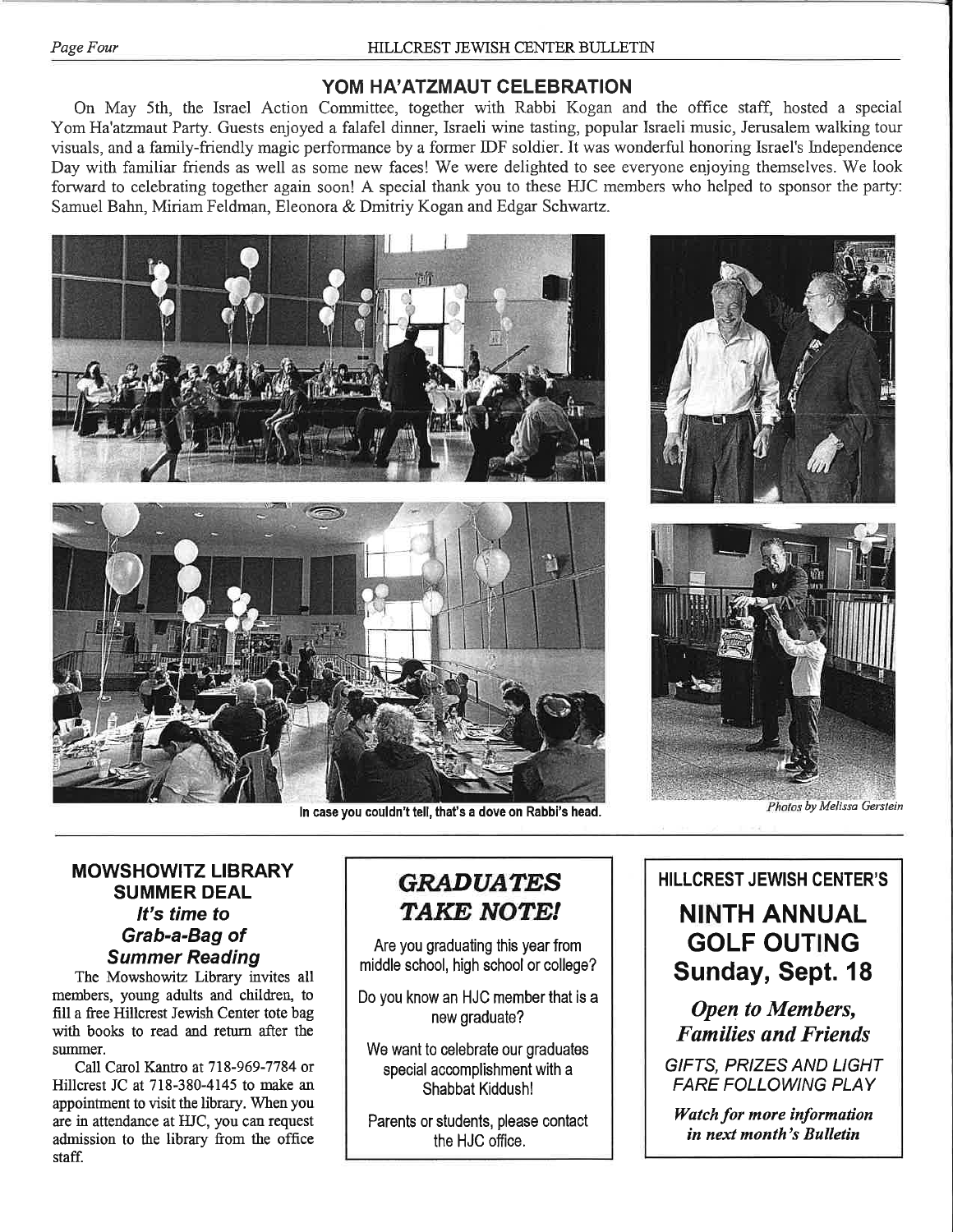# **OHR CHADASH Cavalcade of Commemoration** and Celebration

## "And the days dwindle down to a precious few..."

In the blink of an eye, a wonderful school year is quickly drawing to a conclusion. When last we met between these lines, it was Purim. Our Model Passover Seder followed suit, with Morah Judy conducting the program in which all the children were active participants in reading the Haggadah, chanting the Four Questions. singing Daveinu. and partaking of charoset, maror, and dubiously eating gefilte fish. The macaroons, however, were a big hit. Without a doubt, they were well-versed and would be active participants in their family Seders when the actual holiday arrived.

Following the Pesach hiatus, our older students commemorated the Holocaust with our Yom Hashoah program. Arlene Ratzabi, ICCJ's librarian and go-to person for the latest in children's literature. conducted a vouth book café on Sunday. May 1st. She read the story of Nicky and Vera, by Peter Sis. It related the true story of how an ordinary English gentleman, when learning of the plight of Jewish children in Europe as the cancer of Nazism began engulfing peaceful nations, managed to rescue hundreds of Czech children before the start of the war and relocate them in safe havens. Our students sat enthralled as the tale unfolded and Arlene conducted a lively discussion afterwards, answering the pointed and insightful queries of our children.

The next week, May 8th, was a doubleheader day for Ohr Chadash. The morning began with the first portion of our Siddur Presentation. Zoey Ludwig, a Giborim student, received her COVIDdelayed copy of Lev Shalem, Conservative and Judaism's Shabbat Festivals prayerbook, personally dedicated to her. Before leading the assembly in Adon Olam, to her favorite melody, Zoey enlightened those gathered as to the origins of the prayer and its uniqueness and adaptability to be sung to practically any tune. Zoey's parents beamed with pride as she was presented with her siddur by Morah Shari.

Since Thursday, May 5th was Yom Ha'atzmaut, Israeli Independence Day, Ohr Chadash belatedly celebrated the Jewish homeland's 74th birthday on the following Sunday. Morah Zehava and Morah Marina enlightened the students to

their experiences as Israelis, Morah Zehava as a Sabra, and Morah Marina as an emigre from Georgia, in the former Soviet Union. They recounted their childhoods and the freedom they had to be openly Jewish without fears of reprisals. and they also related how Israel grew and became such a technological marvel over the decades, always at the forefront of advancements in every field of science. agriculture, and so much more.

As they enjoyed falafels, hummus, and other Israeli gastronomical delights, the children watched videos of history in the making, as David ben Gurion declared the establishment of the modern Jewish nation.

The day being far from over, the children of Chalutzim, our middle grade, were all presented with their first Siddurs. Alex and Berri Cohen, and Ava Levi, informed the assemblage of parents, teachers, and their fellow students about all the particulars of the Havdalah ceremony, which is generally conducted on Saturday evenings to bid farewell to Shabbat, after the appearance of the first three stars. They then led the Havdalah service, holding the three components, the grape juice, the spices, and the multiwicked candle and singing the accompanying brachot and concluding with a wish for a good week ahead.

Brian Tokarz and Beata Zagruzny next related the history and meaning of Ein Keloheinu before conducting the singing of this post-Musaf Shabbat song. All the attending parents beamed as their children were presented with their personalized copy of Lev Shalem. This was definitely a Kodak moment, one which will be longremembered at Ohr Chadash.

As of this writing we are one week away from the conclusion of the school year. Feverish planning for the Lag B'Omer/End of Year Program is underway. Outdoor sports activities and a mouth-watering BBQ will cap off this final day of Ohr Chadash 5782. Registration is officially ongoing for the 2022-2023 term. All information about enrolling your children for 5783 is on the Ohr Chadash website and any questions can be forwarded to me at: info@ohrchadashqueens.org. If you know of any parents or grandparents seeking a religious school for their children/ grandchildren please let me know and we will reach out to them.

On behalf of our teachers and myself, we wish all our families a wonderful Shavuot and a great and restful summer. Morah Shari

# **HILLCREST JEWISH CENTER DAY CAMP**

- Arts & Crafts Program
- · Red Cross Swim Program
- Video Games
- Teen Lounge
- Sports
- Scheduled Trips for All Ages
- Late Nite Trips Upper Camp
- Special Theme Activities
- Jewish Heritage Program
- Hot Kosher Lunches Served
- Afternoon Snacks
- . Weekly Cookout for Entire Camp
- Gymnastics/Dance Lessons
- Krav Maga Instruction

# **CAMP PROGRAMS FOR CHILDREN** 4-14 YEARS OF AGE

# **Partial Season Programs Available**

# **FEE INCLUDES:**

Transportation, Lunch, P.M. Snack. All Trip Admission Fees. Camp T-Shirt, **Group Picture** 

**CDC GUIDANCE WILL BE FOLLOWED** 

718-380-4145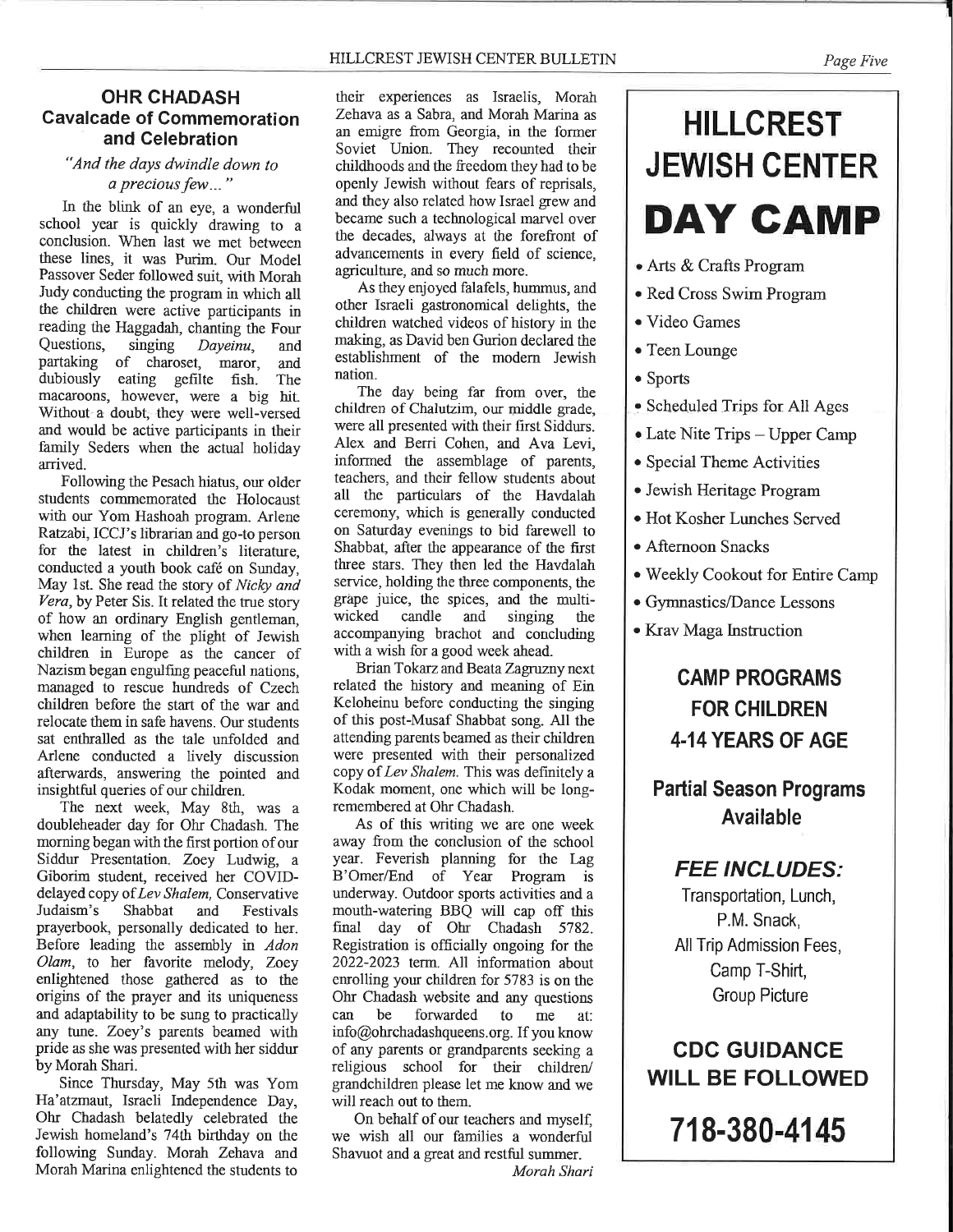# **SYNAGOGUE OFFERINGS**

As a member-in-good-standing, you may phone the office with your donation and the amount will appear on your next **HJC** bill.

## Reminder

There is a \$25 minimum donation required for the listing to be printed in the Bulletin (one name per yahrzeit listing).

## **General Fund:**

Dina & Marshall Huebner.

Iris Schachter in honor of the engagement of Natalie Nussbaum's grandson Andrew.

Drs. Bobbi & Barry Coller in honor of Mimi & Ed Coller.

Gwen Jones-Cintron wishes misheberach for Yitta Elka Bat Sara Yenta.

Regina & Mark Damon in appreciation of the Passover meal.

Edgar Schwartz for yahrzeit of mother Yetta Schwartz.

Joel Berkowitz for yahrzeit of aunt Ida Charney.

Doris Fried for yahrzeit of friend Beverly Zweig.

Susan Terman for yahrzeit of husband Bruce Terman.

Dr. Paula Schoen for yahrzeit of aunt Toni Powers.

Cheryl Meyer for yahrzeit of father Milton Wolff.

Robert Gropper in memory of uncle Leo Gropper.

Clifford Hamburger for yahrzeit of father Eugene Hamburger.

Sima & Zane Tenenbaum for yahrzeit of Sima's father Abraham Ellenbogen.

Marilyn Kirschbaum for yahrzeit of father Nathan Lubinsky.

Steven Zellman for yahrzeit of sister Francine Leib.

Steven Zellman for yahrzeit of mother Rose Zellman.

Steven Zellman for yahrzeit of father Isaac Zellman.

Sela & Steven Zellman extend condolences to Mark Solkoff and family upon the passing of his mother Doris Solkoff.

Iris Schachter in memory of Sol Karsch's brother David Karsch.

Iris Schachter in memory of Jennifer Reich's father Gerald Marvin Orlinick.

Iris Schachter in memory of Howard Brodsky's mother Estelle Brodsky.

Natalie Nussbaum in memory of Doris Solkoff z"l, a gentle soul and also a proud, stalwart "yekki" who lovingly handed down her traditions to her family.

Joseph Cohen for yahrzeit of mother

Estelle Cohen. Joseph Cohen for yahrzeit of father George Cohen.

Leslie Sufrin for yahrzeit of mother Helen Sufrin.

Samuel Barr for yahrzeit of mother Reda Barr.

Janet Kramer for yahrzeit of father Gilbert Taishoff.

Sherry Klein for yahrzeit of father Jerome Liebowitz.

Hariette Wittenberg Saturn for yahrzeit of mother Molly Reff.

Sylvia Dunsky for yahrzeit of husband Gerald Dunsky.

Rhoda Ellner for yahrzeit of mother Nettie Katz.

Stuart Lovett for yahrzeit of mother Bessie Lovett.

Ellen Nenner for yahrzeit of husband Raphael Nenner.

Dr. Paula Schoen for yahrzeit of grandmother Yetta Schoen.

Stanley Katz for yahrzeit of father Joseph Katz.

Steven and Hannah Gorochow are saddened by the passing of Doris Solkoff who was always so nice to them with conversations that would always bring a smile to their faces.

Steven Gorochow whose thoughts and prayers are with Howie on the loss of his mother Estelle Brodsky.

Dr. Diane Acker Haber for yahrzeit of grandfather Eisig Klarman.

Joel Berkowitz in memory of Doris Solkoff.

Pearl Olian for yahrzeit of husband Herbert Olian.

Beth Ritter in memory of Doris Solkoff, whose wonderful presence in the shul will always be felt.

Dorothy & Jerry Schonfeld extend condolences to the Solkoff family on the passing of bubbe Doris.

Joan Hausmann in memory of her daughter-in-law Elaine Hausmann's father, Wayland Gardner.

Joan Hausmann in memory of a wonderful woman, Doris Solkoff.

Susan & Paul Diamond in memory of Doris Solkoff, loving mother, mother-inlaw and grandmother.

Tammi Weinfeld, Mitch, Josh and Rachel in memory of Doris Solkoff with thoughts and prayers at this time of sorrow.

Sherry Reisner for yahrzeit of beloved mother Helen Weinthal.

Phyllis B. Cohen for yahrzeit of uncle Israel Milman.

& Gerry Lewis offer Kathy condolences to Roseann Ross on the passing of her mother, Louise Farkas.

Yvette Bercovitz for yahrzeit of father Theodore Mittler.

Rhoda Preslier for yahrzeit of mother Gertrude Seeman.

Hilda Dorf for yahrzeit of father-inlaw Edward Dorf.

Elaine Soffer for yahrzeit of father Herbert Soffer.

Richard Kass for yahrzeit of father Seymour Kass.

Sally Rothstein for yahrzeit of mother Charna Spike.

Dr. Steven Rosenhaus for yahrzeit of mother Anne Rosenhaus.

Joel Belson for yahrzeit of parents Mollie & Maurice Belson.

Abby Belson for yahrzeit of parents Molly & Raphael Avin.

Abby & Joel Belson in memory of Doris Solkoff.

Raina & Jamey Kohn in memory of Doris Solkoff.

Elaine Steinberg in memory of Doris Solkoff, a wonderful woman who will be missed.

Nancy & Jared Rifkin in loving memory of Doris Solkoff, a stalwart and spirited supporter of Hillcrest JC.

Bertha Strauss in memory of Doris Solkoff, mother of Mark Solkoff and mother-in-law of Debbie Solkoff.

Meryl Alpert extends deepest sympathy to Mark Solkoff and family on the loss of beloved mother and grandmother Doris Solkoff.

Linda Morris for yahrzeit of mother Margaret Bohm.

Howard and Cheryl Brodsky in memory of their beloved mom Estelle Brodsky.

Sherry & Alan Reisner extend condolences to Howie Brodsky on the passing of his beloved mother Estelle.

Ted Lehmann for yahrzeit of mother Hanna Lehmann.

The Zuckerman family in memory and love of Doris Solkoff.

Betty Kaplan for yahrzeit of beautiful and beloved sister Ruth Greenberg.

Harriet Kaplan for yahrzeit of grandfather Israel Dworetsky.

Michael Silver sends condolences to Howard Brodsky upon the passing of his beloved mother Estelle.

Benjamin Rosof sends condolences to the Solkoff family on the passing of Doris Solkoff, a friend and wonderful person.